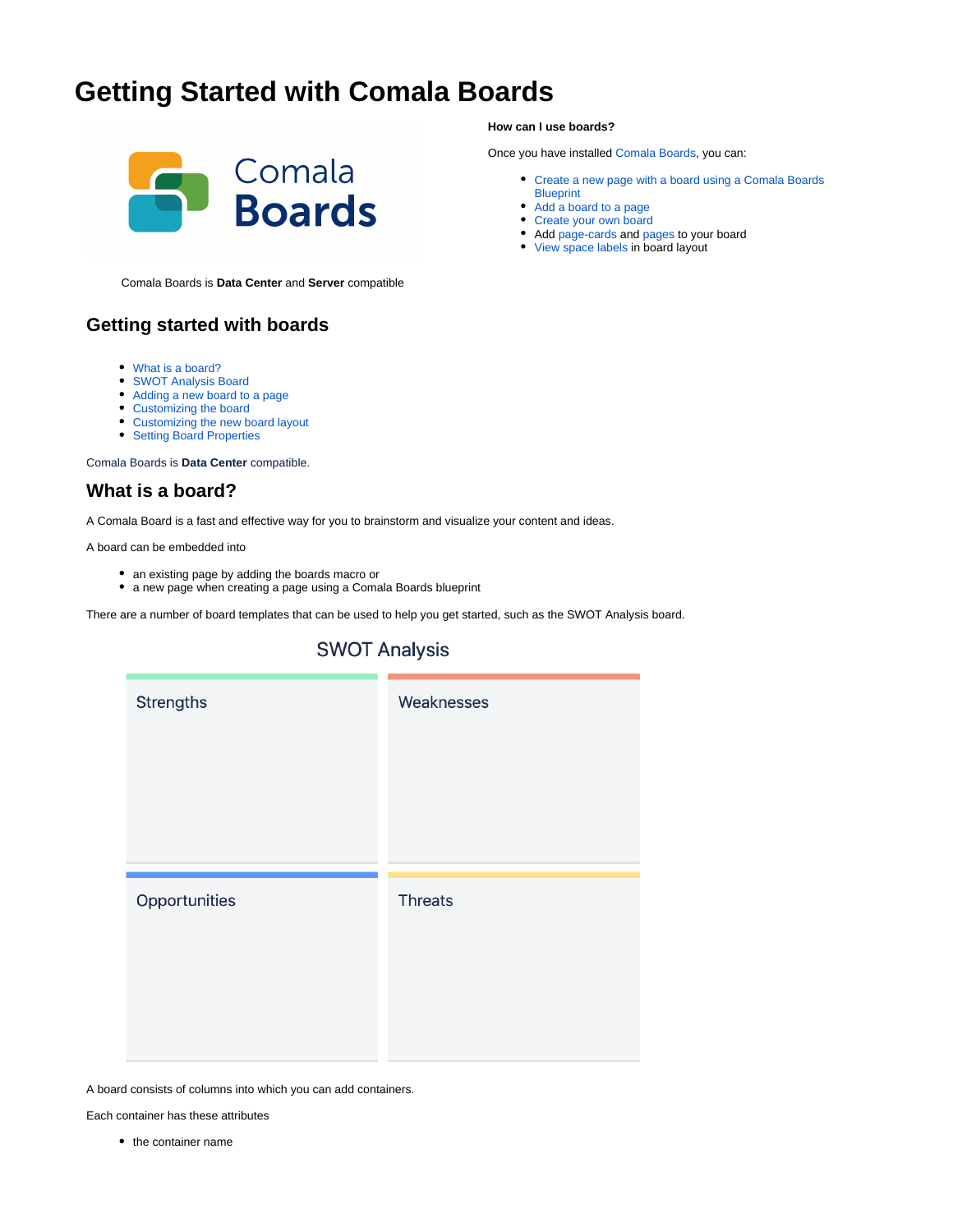- the container description
- the labels defined for each container

All the board templates available when [adding a board](https://wiki.comalatech.com/display/CBCSL/Add+a+board+to+a+page) to a page can be viewed in the documentation [Boards Exchange](https://wiki.comalatech.com/display/CBCE).

### <span id="page-1-0"></span>**SWOT Analysis Board**

The SWOT Analysis board has four containers - Strengths, Weaknesses, Opportunities and Threats.

| SWOT Analysis v                               |                                          |
|-----------------------------------------------|------------------------------------------|
| Strength<br>what makes our offer so wonderful | Weaknesses<br>Limitations and inhibitors |
| Ease of use                                   | Functionality                            |
| Unique product                                | Visual UI                                |
|                                               | Training support                         |
|                                               |                                          |
| Opportunities                                 | <b>Threats</b>                           |
| Growth, expansion, changes and audiences      | Competition, technology, expectations    |
| <b>Bundle</b>                                 | New entrants<br>.                        |
| Partners                                      | <b>New entrants</b>                      |
| Aspirational product roadmap D                | threat                                   |
|                                               | + Add card<br>S                          |

## **Board Cards**

Within each container, you can add one or more [cards.](https://wiki.comalatech.com/display/CBCSL/Add+a+card+to+a+container)

Once added to a board, a card can be moved to different containers on the board. This is done without the need to edit the Confluence page.

Choosing a card will display any labels for the current container and any additional card content.

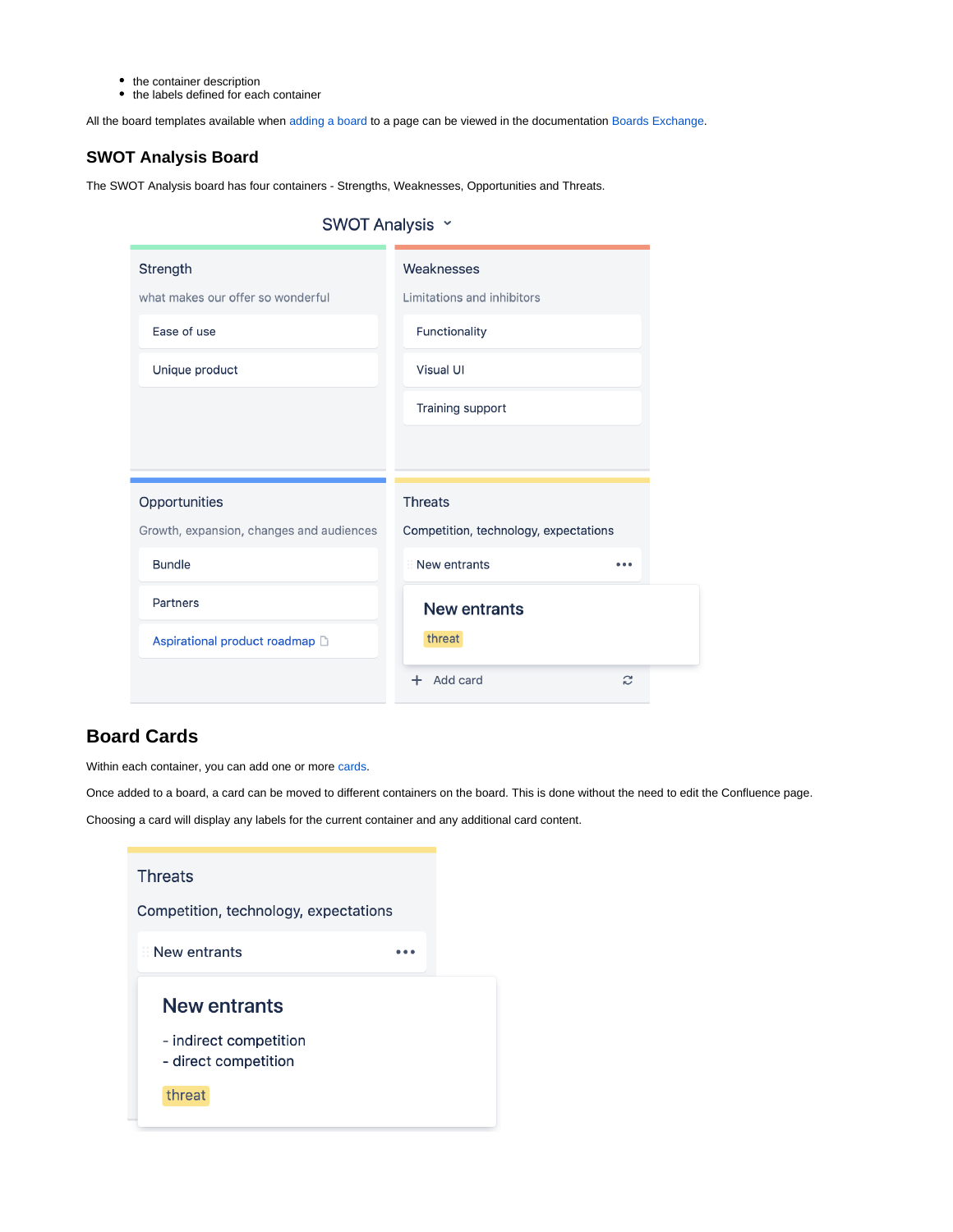## **Board Pages**

Each board can be configured to allow a card to be added as a simple card or as a [page-card](https://wiki.comalatech.com/display/CBCSL/Add+a+page-card+to+a+container).



Adding a card as a page-card will automatically create a linked Confluence page.

| Pages / New space / SWOT Analysis <b>b</b> |                       |
|--------------------------------------------|-----------------------|
| <b>Functionality</b>                       |                       |
| Created by admin less than a minute ago    |                       |
| like ו לוו<br>Be the first to like this    | $\bullet$<br>weakness |

The linked page is displayed in the sidebar navigation.

- v SWOT Analysis
	- Aspirational product roadmap
	- Functionality
- the page name is the same as the page-card on the board
- the Confluence page is created as a child of the page containing the source board
- any board content for the page-card such as the description is added to the new Confluence page
- the board container labels are added as Confluence page labels

If [pages \(page-cards\)](https://wiki.comalatech.com/pages/viewpage.action?pageId=49376472) are allowed on the board, any existing card on the board can be [converted to a page-card](https://wiki.comalatech.com/display/CBCSL/Convert+a+card+to+a+page).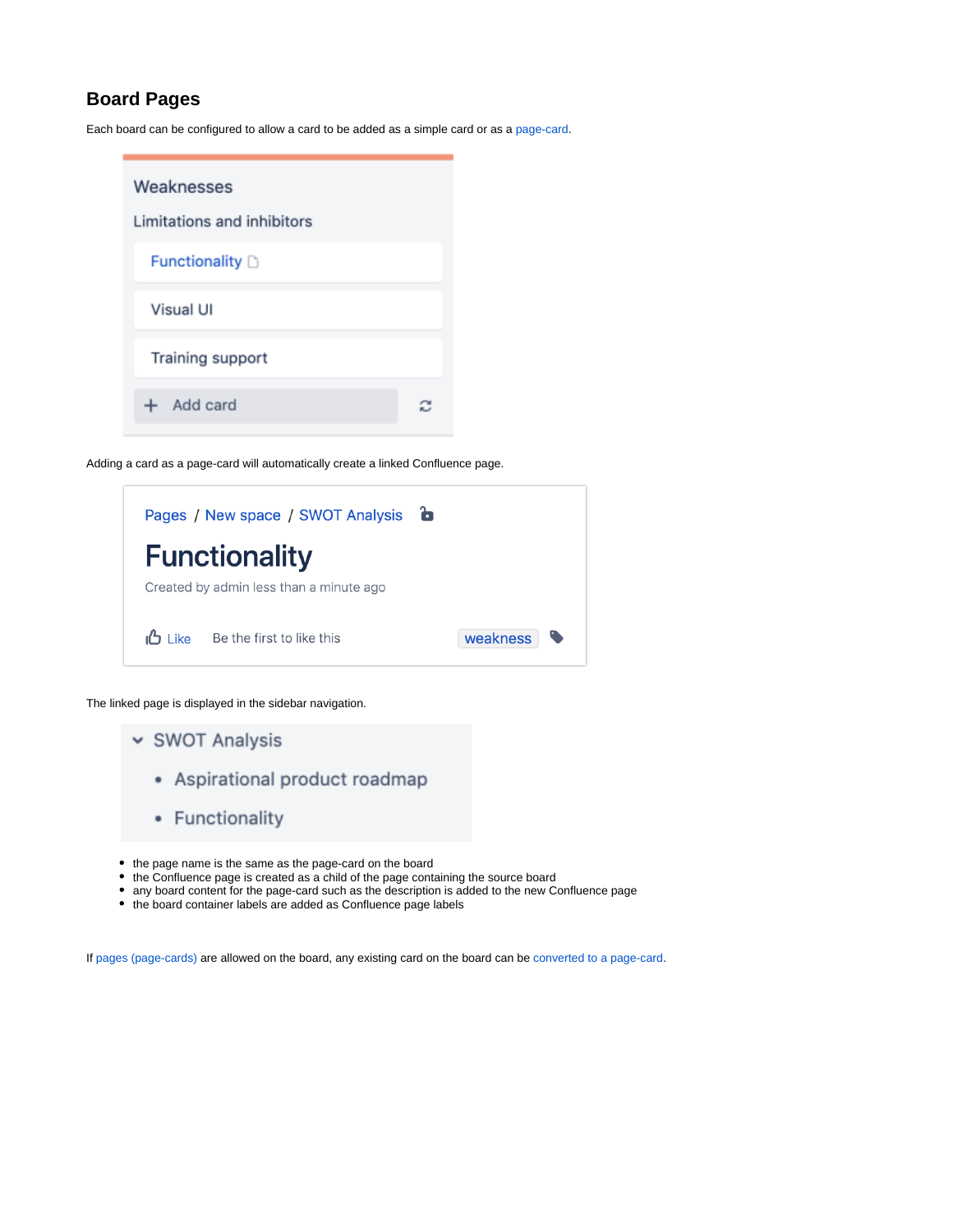

The converted card will be displayed on the board as a link to the newly created child page.



Moving the page-card location to a different container on the board will automatically change the labels to those of the new board container.

The labels will change for **BOTH** the **page-card** on the board and the **linked Confluence page**.

**f** If you

- **remove** the **page-card** from the board this does not delete the child page
- **delete** the **Confluence linked page** this will remove the board page-card from the board

### <span id="page-3-0"></span>**Adding a new board to a page**

You can create your own customized Comala Board.

- choose **Edit** your page
- add the **board macro** to your page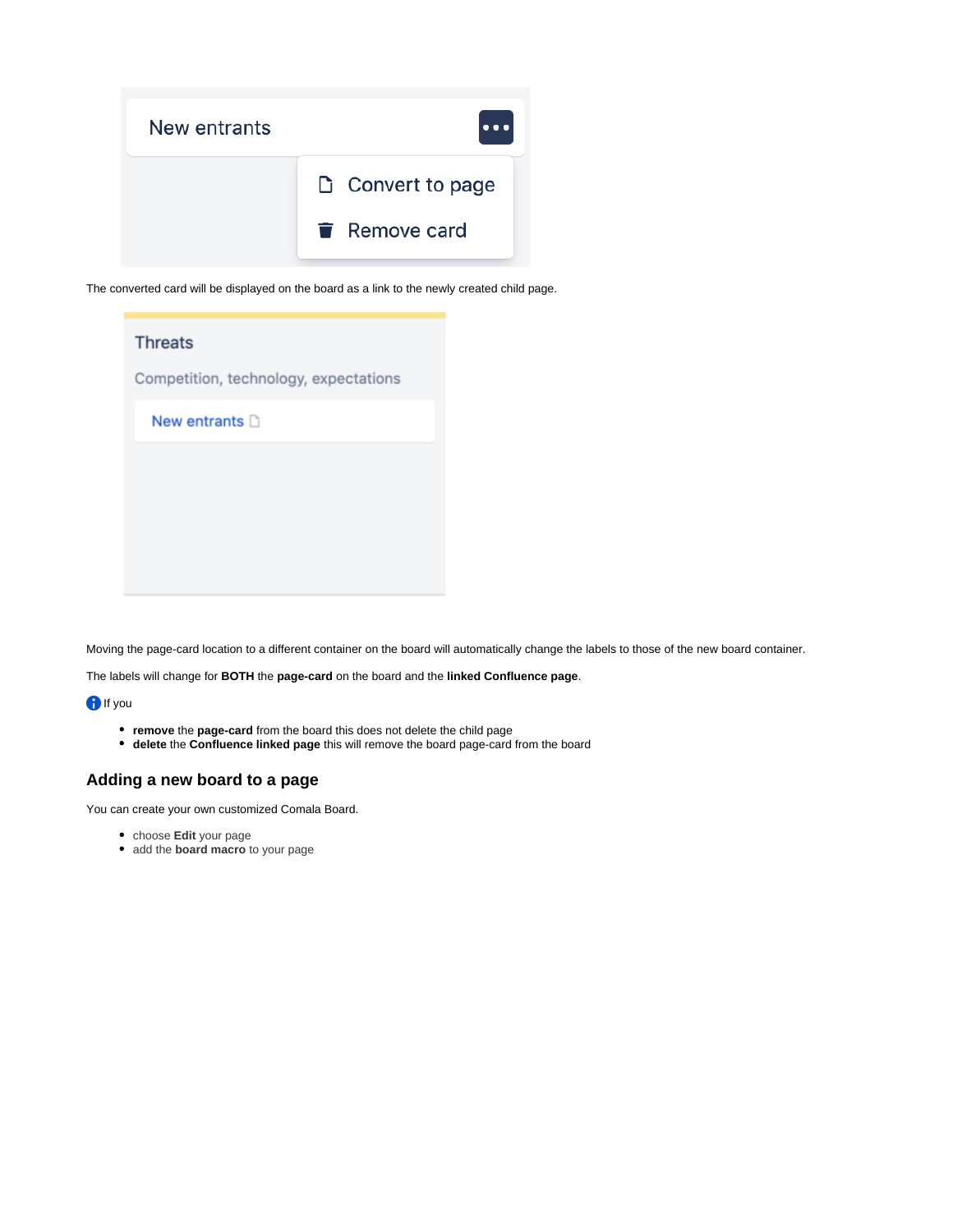Choose **Create a new board** to [add a new board](https://wiki.comalatech.com/display/CBCSL/Add+a+board+to+a+page)

| <b>Insert Board</b>                                                  |                                  |                                                                  |                               | Help   |
|----------------------------------------------------------------------|----------------------------------|------------------------------------------------------------------|-------------------------------|--------|
| <b>Featured Boards</b><br>⊡η<br>A selection of bundled boards        | <b>Welcome to Comala Boards!</b> | You can choose from our collection of boards or create your own. |                               |        |
| Popular Boards<br>ம்<br>Used by other users                          |                                  | Want to start right away? Try one of these featured boards! ↓    |                               |        |
| <b>Discover Boards</b><br>Œ<br>$\rightarrow$<br>From Boards Exchange |                                  |                                                                  |                               |        |
| <b>BUILD YOUR OWN</b>                                                |                                  |                                                                  |                               |        |
| Import a board<br>冋<br>Paste from another board                      | <b>SWOT Analysis</b>             | MoSCoW Board                                                     | <b>Risk Management Matrix</b> |        |
| Create a new board<br>$\mathscr{Q}$<br>Design a board from scratch   |                                  |                                                                  |                               |        |
|                                                                      |                                  |                                                                  |                               |        |
|                                                                      | Tasks                            | Lean Startup Kanban Board                                        | <b>Business Model Board</b>   |        |
|                                                                      |                                  |                                                                  |                               |        |
| Comala Boards - You will insert a board in the current page          |                                  |                                                                  | <b>Close</b>                  | Insert |
|                                                                      |                                  |                                                                  |                               |        |

Choose the number of rows and columns for your new board by 'scrolling to select' across the displayed grid.

| <b>Insert Board</b>                                                                                | Help   |
|----------------------------------------------------------------------------------------------------|--------|
| Start by defining the size of your canvas; then you can set the titles, labels, colours and icons. |        |
|                                                                                                    |        |
|                                                                                                    |        |
|                                                                                                    |        |
|                                                                                                    |        |
|                                                                                                    |        |
| Comala Boards - You will insert a board in the current page<br><b>Close</b><br><b>Back</b><br>÷.   | Insert |

Choose **Insert**.

This board macro, currently configured as a single cell board, can be saved to the Confluence page by choosing **Update** (or **Publish** if creating a new page).

The new board will be displayed on the published page. In this example it is a single container in a single row and single column.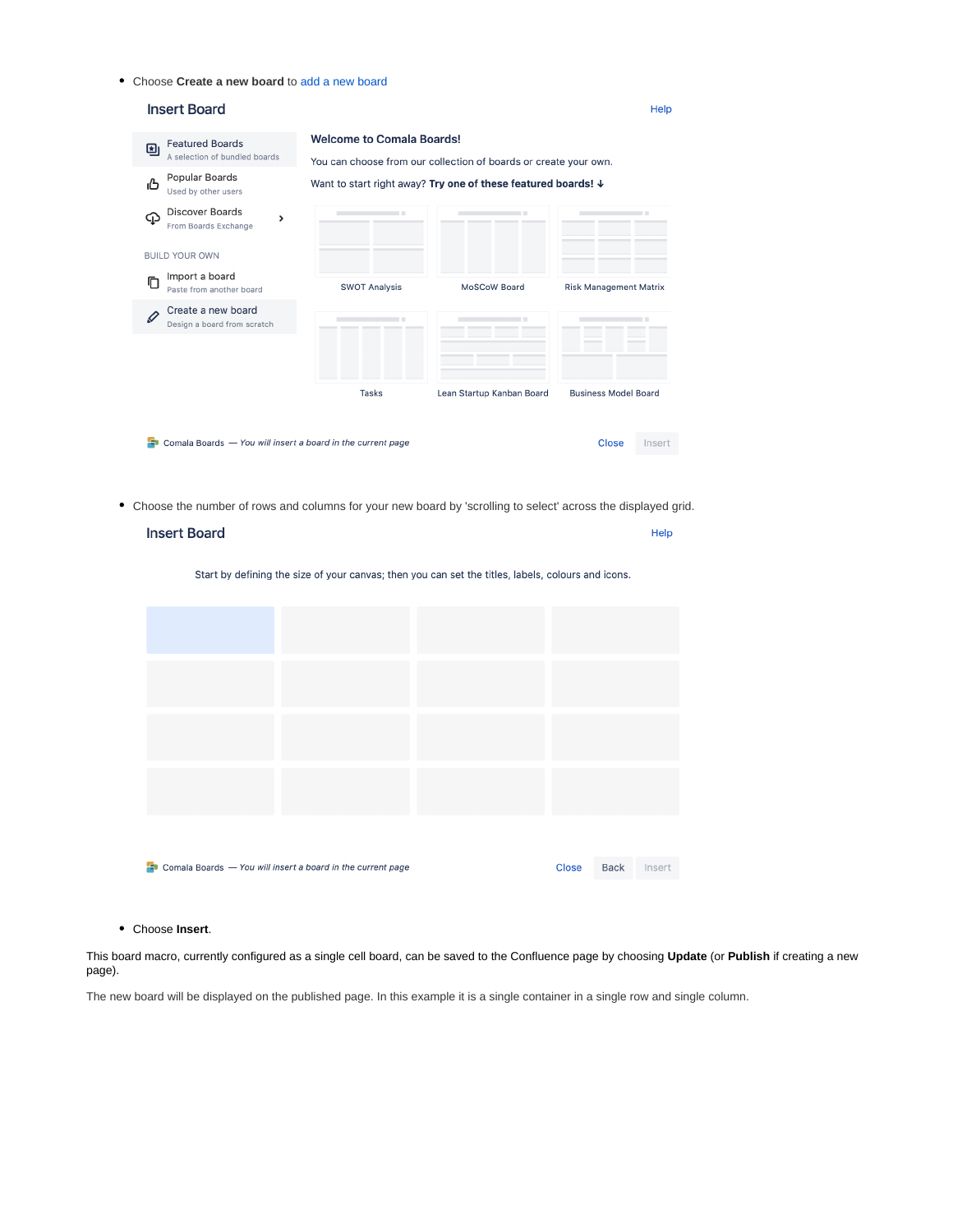

Users can add cards and card-pages to the board on the page. The design and layout of the board can be customized using the [board editor.](https://wiki.comalatech.com/display/CBCSL/Board+editor)

### <span id="page-5-0"></span>**Customizing the board**

A board can be customized using the board editor. Choose the options from the board dropdown menu.



- **Design board** to edit rows, columns, headers and footers and board containers and their colors
- **Board properties** to edit board name, board description, match cell heights across rows and/or columns, choose to add cards or card-
- pages or both, hide or show container descriptions and notification of watchers
- **Board filters** to display content based on labels, spaces and/or parent

Experienced users can also view and edit the board markup.

### <span id="page-5-1"></span>**Customizing the new board layout**

The initial board is a single row, single column with one unnamed container. The layout of the board can be customized using the tools in the **Design** o ption in the board editor.

choose **Edit** the Confluence page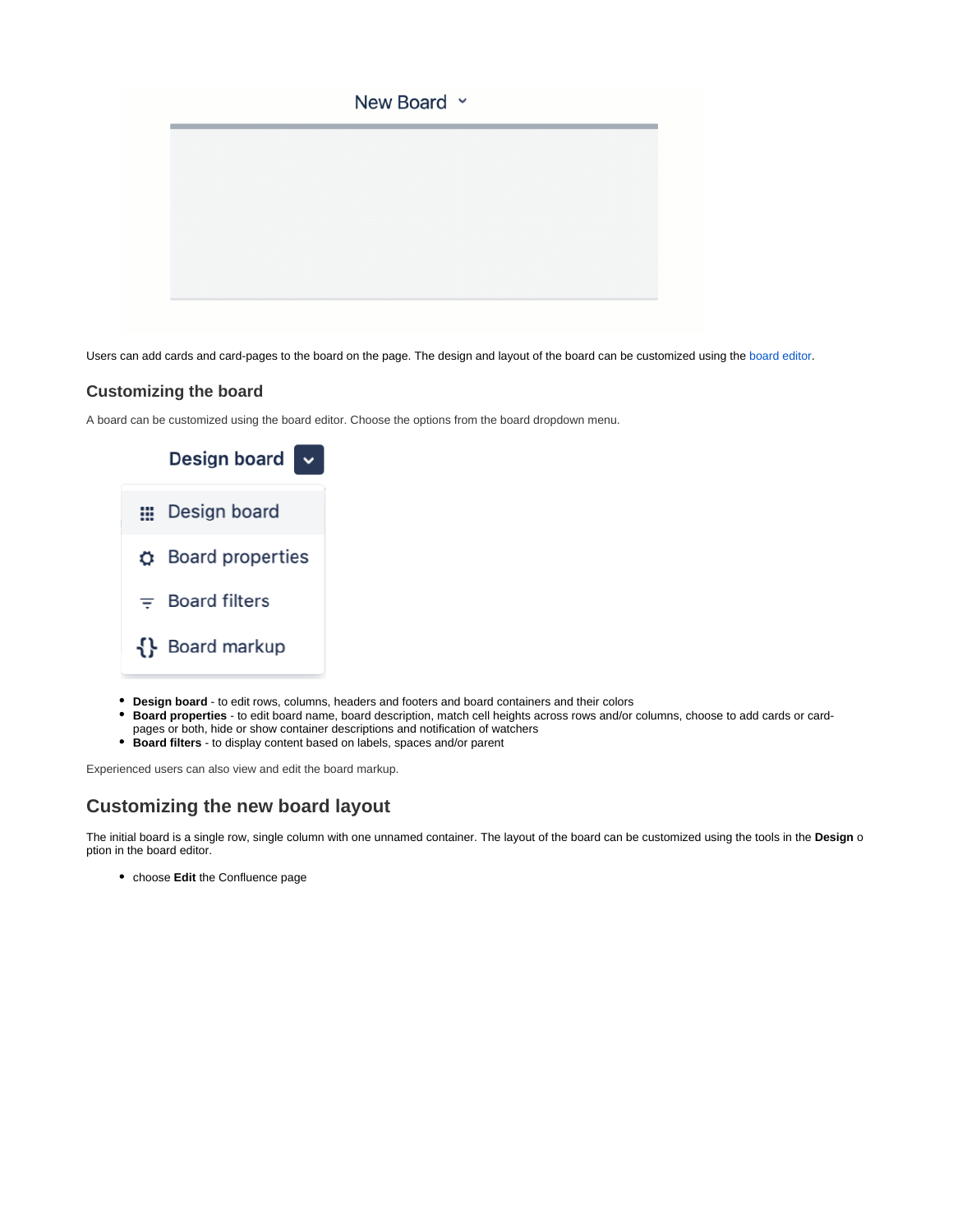choose **Edit** the board macro to open the board editor

| <b>Edit Board - New Board</b> |    |                                 |                                                               |                |                                                                                            |  |                           | Help                                    |                                           |
|-------------------------------|----|---------------------------------|---------------------------------------------------------------|----------------|--------------------------------------------------------------------------------------------|--|---------------------------|-----------------------------------------|-------------------------------------------|
| 킖<br>盲                        | ÷х | 一个<br>Щţ                        | 냋<br>Гt                                                       | $\blacksquare$ | 旧<br>G                                                                                     |  |                           | Design board v                          |                                           |
|                               |    |                                 |                                                               |                |                                                                                            |  |                           |                                         |                                           |
|                               |    |                                 |                                                               |                |                                                                                            |  |                           |                                         |                                           |
|                               |    |                                 |                                                               |                |                                                                                            |  |                           |                                         |                                           |
|                               |    |                                 |                                                               |                |                                                                                            |  |                           |                                         |                                           |
|                               |    |                                 |                                                               |                |                                                                                            |  |                           |                                         |                                           |
|                               |    |                                 |                                                               |                |                                                                                            |  |                           |                                         |                                           |
|                               |    |                                 |                                                               |                |                                                                                            |  |                           |                                         |                                           |
|                               |    |                                 |                                                               |                |                                                                                            |  |                           |                                         |                                           |
|                               |    |                                 | Comala Boards - You will update the board in the current page |                |                                                                                            |  |                           | Close<br>Apply                          |                                           |
|                               |    |                                 |                                                               |                | A number of tool icons in the board editor allow you to customize the design of the board. |  |                           |                                         |                                           |
| 荁                             | 글× | Шţ                              | 一                                                             | 냋              |                                                                                            |  | $\mathbb{G}^{\mathsf{t}}$ |                                         |                                           |
| Add and remove board<br>rows  |    | Add and remove board<br>columns |                                                               |                | Add and delete a board<br>container                                                        |  | container                 | Add a color scheme and/or an emoji to a | Display and edit row and column<br>header |

# **Customizing a board container**

In the board editor **Design board** option.

Choose **Click to edit** in container to add or edit the container name and label(s).



Choose **More...** to add a container description.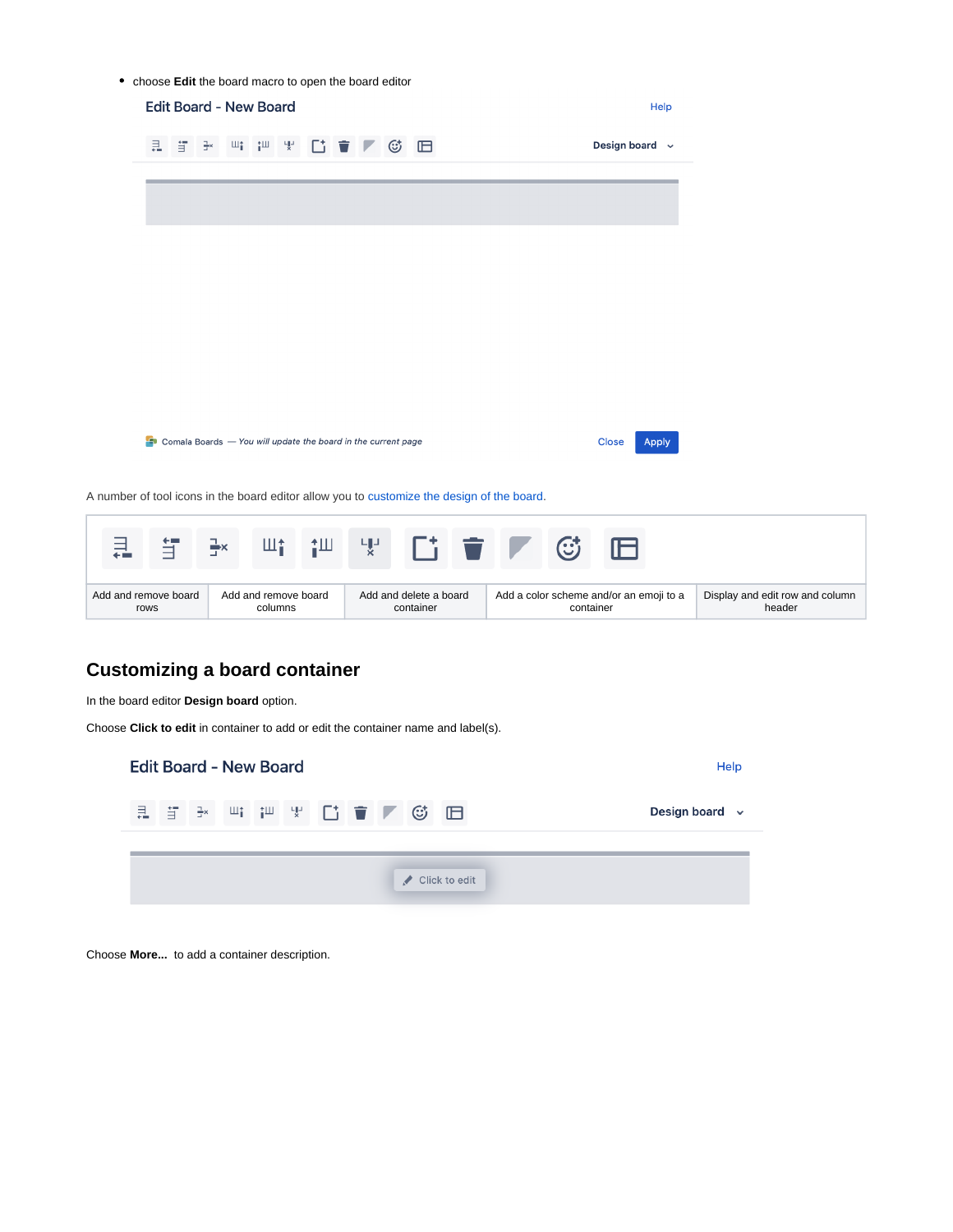### **Edit Board - New Board**

|                | 킖        | ÷×<br>≒                                                                | Шţ                           | tШ<br>냋                                    |  |         | 呾                                                                                                      |  | Design board   |              |
|----------------|----------|------------------------------------------------------------------------|------------------------------|--------------------------------------------|--|---------|--------------------------------------------------------------------------------------------------------|--|----------------|--------------|
|                |          |                                                                        |                              |                                            |  |         |                                                                                                        |  |                |              |
|                |          | Container name                                                         |                              |                                            |  |         |                                                                                                        |  |                |              |
|                | Labels   |                                                                        |                              |                                            |  |         |                                                                                                        |  |                |              |
|                |          | $~\vee~$ More                                                          |                              |                                            |  |         |                                                                                                        |  |                |              |
|                |          | Description                                                            |                              |                                            |  |         |                                                                                                        |  |                |              |
|                |          |                                                                        |                              |                                            |  |         |                                                                                                        |  | Cancel         | Apply        |
|                |          |                                                                        |                              |                                            |  |         |                                                                                                        |  |                |              |
|                |          |                                                                        |                              |                                            |  |         |                                                                                                        |  |                |              |
|                |          | $\Box$ Comala Boards $-$ You will update the board in the current page |                              |                                            |  |         |                                                                                                        |  | Close          | <b>Apply</b> |
|                |          |                                                                        |                              |                                            |  |         |                                                                                                        |  |                |              |
|                |          |                                                                        |                              |                                            |  |         | Adding a container name will automatically add the name as a label for the container.                  |  |                |              |
|                |          |                                                                        |                              |                                            |  |         | If you later change a container name you will have to manually edit the label to reflect the new name. |  |                |              |
|                |          |                                                                        |                              |                                            |  |         | You can also utilize the board design tools and the board properties option to                         |  |                |              |
| ٠<br>$\bullet$ |          | add a name for your board in the board properties                      |                              |                                            |  |         | add row and column headers, a container color scheme and an emoji for the board using the design tools |  |                |              |
|                |          | <b>Edit Board - New Board</b>                                          |                              |                                            |  |         |                                                                                                        |  | Help           |              |
|                | 큹.       | 盲<br>Ξ×                                                                | $\mathbb{H}^\ast_\mathbb{I}$ | 押<br>냋                                     |  | ⊞       |                                                                                                        |  | Design board v |              |
|                |          |                                                                        |                              |                                            |  | Q3 2020 |                                                                                                        |  |                |              |
|                |          | <sup>1</sup> Team Tasks                                                |                              |                                            |  |         |                                                                                                        |  |                |              |
|                | Dev Team |                                                                        |                              | Development Project Team Tasks for Q3 2020 |  |         |                                                                                                        |  |                |              |
|                |          | <b>Team Tasks</b>                                                      |                              |                                            |  |         |                                                                                                        |  |                |              |
|                |          |                                                                        |                              |                                            |  |         |                                                                                                        |  |                |              |
|                |          |                                                                        |                              |                                            |  |         |                                                                                                        |  |                |              |
|                |          |                                                                        |                              |                                            |  |         |                                                                                                        |  |                |              |
|                |          |                                                                        |                              |                                            |  |         |                                                                                                        |  |                |              |

 $\Box$  Comala Boards  $-$  You will update the board in the current page

| Close | <b>Apply</b> |
|-------|--------------|
|       |              |

Choose **Apply** to save any changes to the container.

Choose **Update** to add your updated board to the published page.

Help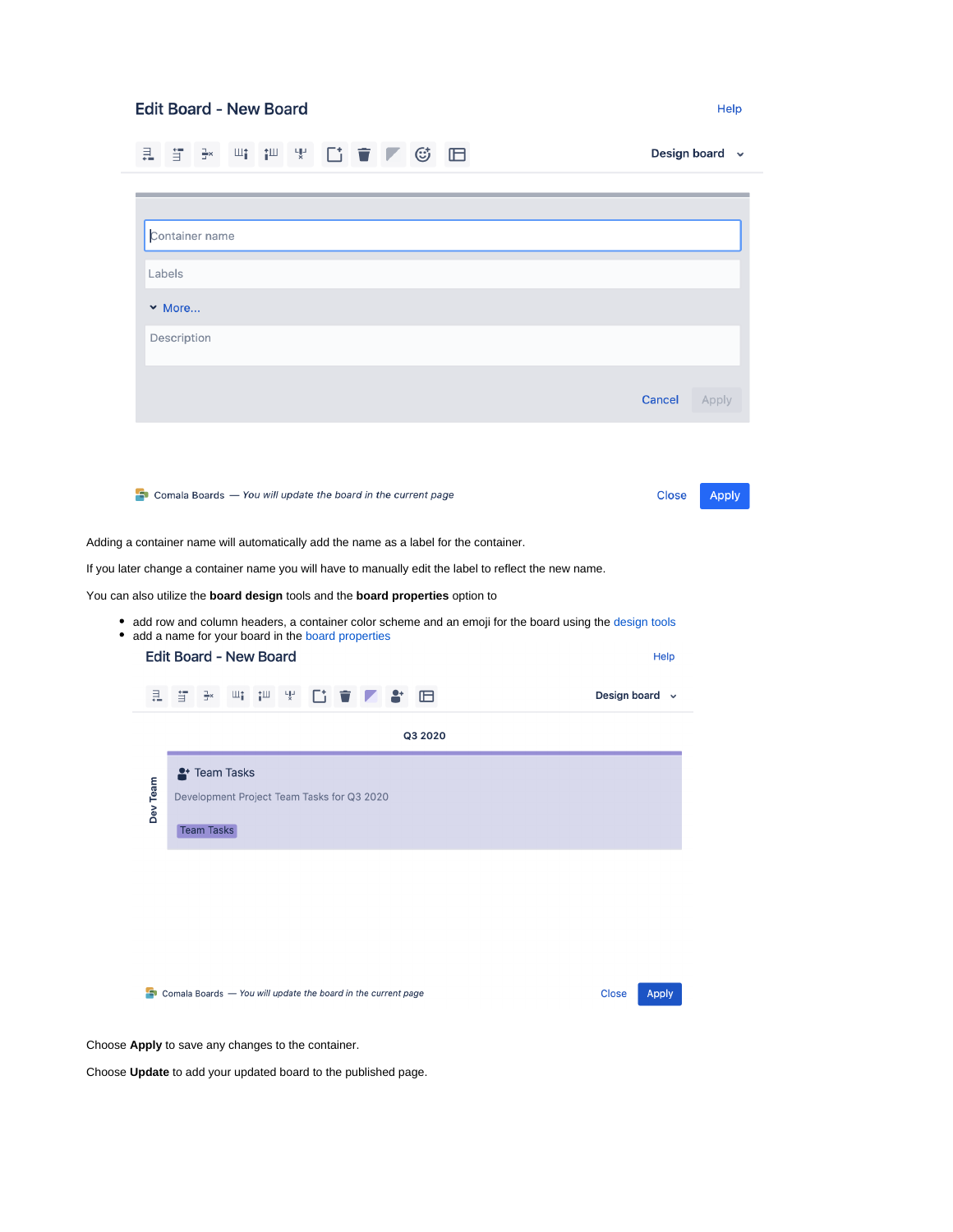### Team Tasks Board ×

Q3 2020



If there are multiple rows or columns, containers can be dragged and dropped to different cells in the board table. You can also have more than one container in a table cell.

### <span id="page-8-0"></span>**Setting Board Properties**

You can edit the properties of the board in the Edit Board dialogue.

| <b>Edit Board - Team Tasks</b>                                         | Help                                       |
|------------------------------------------------------------------------|--------------------------------------------|
| Ξ<br>$\circledcirc$<br>▣                                               | Board properties v                         |
| Board name*                                                            | <b>SUPPORTED CARD TYPES</b>                |
| <b>Team Tasks</b>                                                      | Cards<br>冒<br>Belong to the board          |
| <b>Board description</b>                                               | Pages                                      |
| Development Project Team Tasks for Q3 2020                             | ſŊ<br>V<br>Linked to existing or new pages |
|                                                                        | Template for new pages                     |
|                                                                        | Select                                     |
|                                                                        | Templates with variables are not supported |
|                                                                        | Maximum card load per container            |
|                                                                        |                                            |
| $\Box$ Comala Boards $-$ You will update the board in the current page | <b>Close</b><br><b>Apply</b>               |
| aard proportion vau oon                                                |                                            |

In the board properties you can

- add or amend the name for the board
- add or edit the board description
- enable or disable checkboxes for card types that can be added to the board
- choose a default page template for the creation of linked board pages
- constrain the number of cards per container

The board properties toolbox icons can be used to

- set the board alignment on the published page as centre or left aligned
- match cell heights across the rows or across the board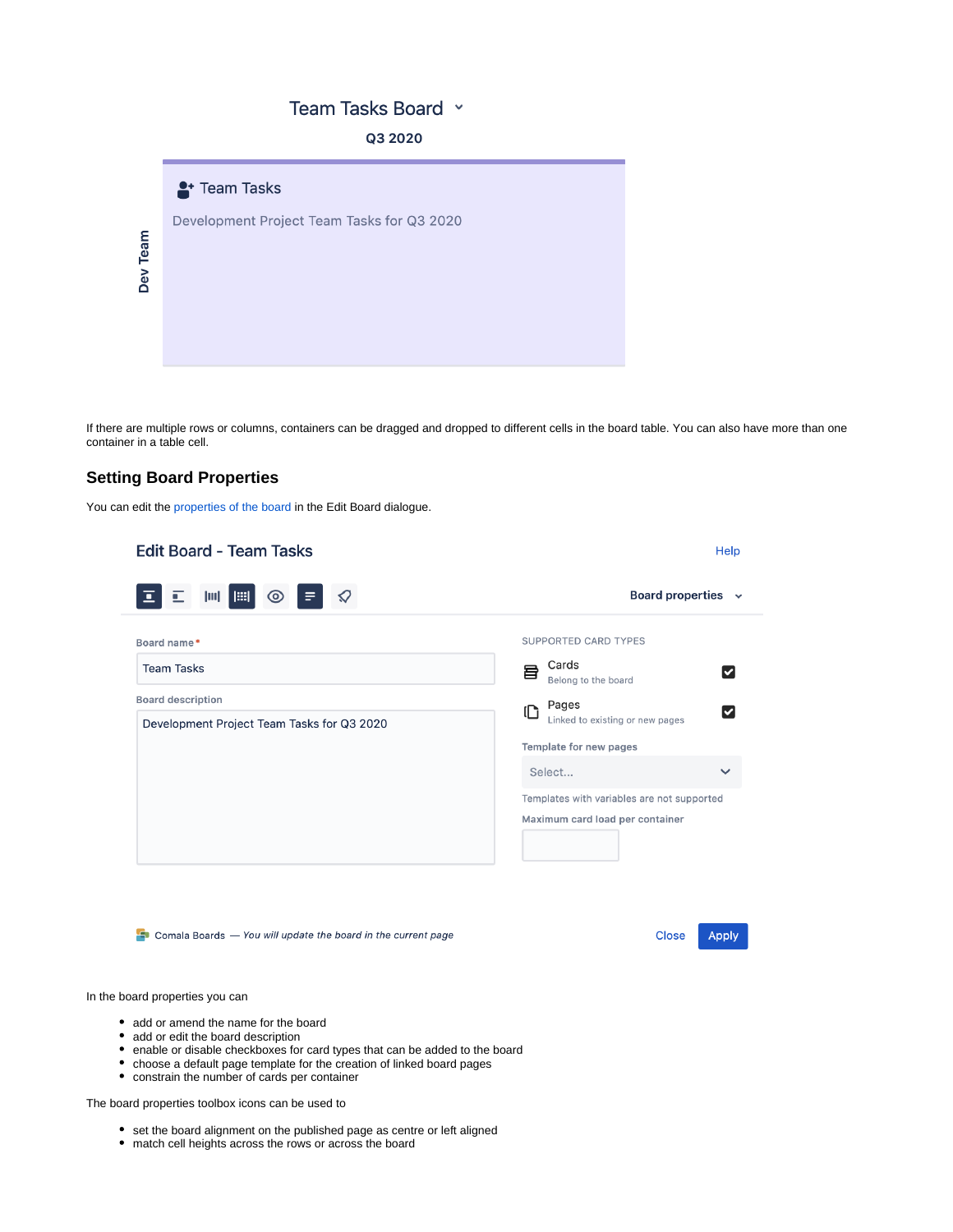- hide or display container descriptions on the published page
- hide or display multiline text in board cards
- manage notifications to page watchers for board change

You can create a range of individual boards with different containers.

| Product Kick-Off ×                                                        |              |                   |                 |  |  |  |
|---------------------------------------------------------------------------|--------------|-------------------|-----------------|--|--|--|
| Ideas                                                                     | Requirements | <b>Milestones</b> | <b>Outcomes</b> |  |  |  |
| Initial mindmap of all product ideas,<br>options, opportunities, concerns |              |                   |                 |  |  |  |

### **Comala Boards in a space**

An overview of all the Comala Boards being used on pages in a space can be displayed using a shortcut menu in the Confluence side bar.

| <b>同</b> Pages    |
|-------------------|
| $99$ Blog         |
| <b>iii</b> Boards |
|                   |

This report displays a visual list of pages in the current space with added boards.

# Boards in this space